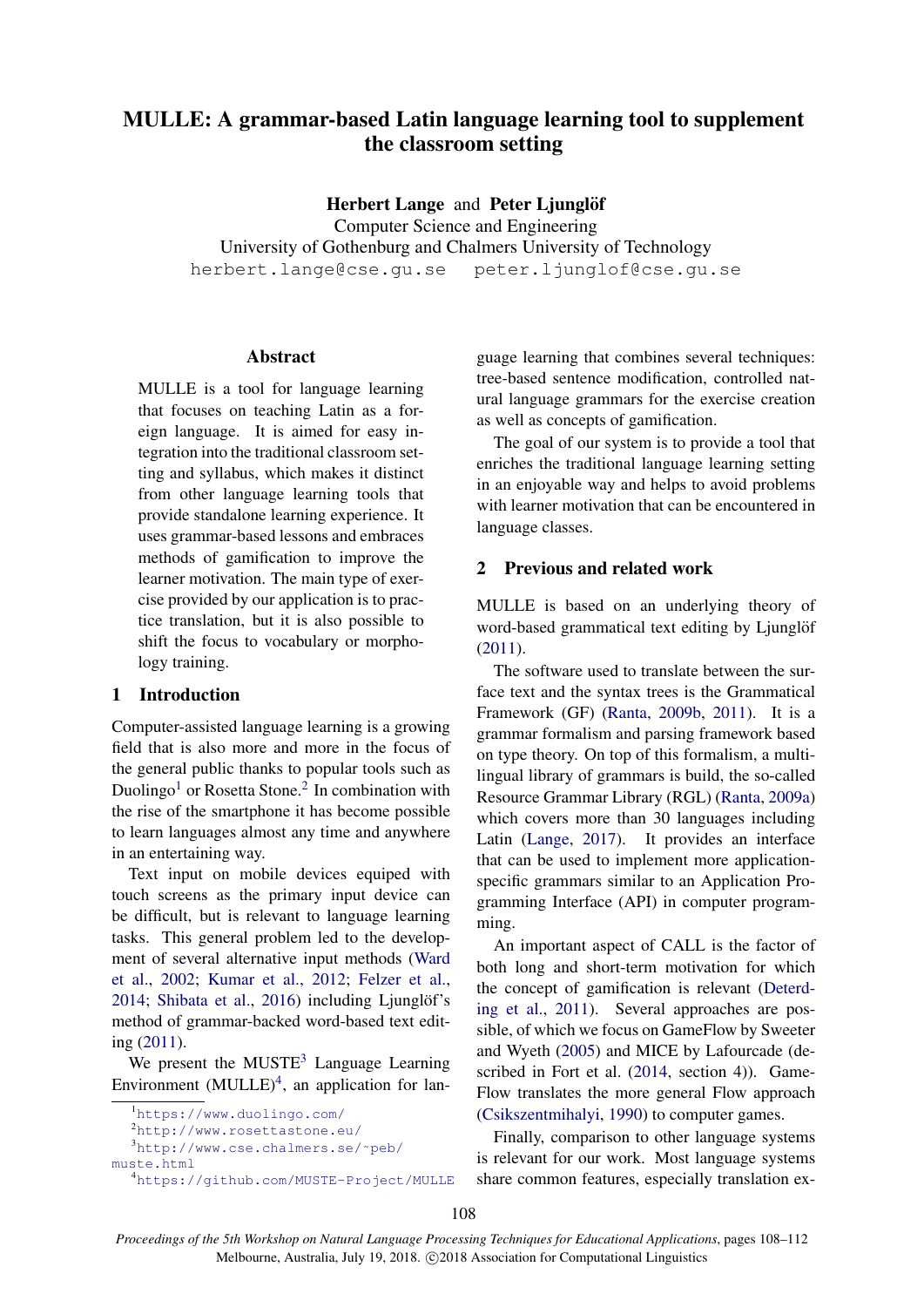ercises seem quite similar across different systems. Still there are major differences in the way these systems work and the use cases they are developed for. Duolingo for example heavily relies on text input created by the user, uses a mixture of user-generated content and machine learning techniques [\(Horie,](#page-4-13) [2017\)](#page-4-13) and is meant for open independent online learning mostly for modern languages. MULLE on the other hand uses resources created by experts, does not require text input created by the user, and is intended for, but not restricted to, accompanying language classes in a closed classroom setting.

# 3 Creation of interactive exercises from a Latin textbook

The idea of grammar-based text modification led us to the creation of MULLE. It is game-like and the player solves language learning exercises focusing on translation. Each exercise consists of two sentences in different languages, one language that the user already knows (i.e. the metalanguage), and the language to be learned (i.e. the object language). Both sentences differ in some respect, depending on the grammatical features that the lesson is focusing on.

Using GF together with the RGL helps us to create domain-specific grammars in a straightforward way. Such grammars can be designed to catch exactly the complexity of the lessons in a classic textbook. That way we can mirror the same lesson structure in MULLE, at the same time adding more flexibility and giving the possibility of generating a large supply of interactive exercises with plenty of variation using vocabulary and concepts familiar from class and textbook.

A textbook for language learning is usually split into a sequence of lessons with texts and exercises of growing syntactical complexity. This is the case for textbooks both at high-school and university levels (e.g. [Lindauer et al.](#page-4-14) [\(2000\)](#page-4-14); [Ehrling](#page-4-15) [\(2015\)](#page-4-15)). Typically, each chapter consists of a text part, a vocabulary list, some grammatical explanation and additional exercises. The growing vocabulary and increase in complexity helps the student learn the whole of a language in a slow pace. This approach is also common in language learning applications and can readily be implemented in MULLE.

Each grammar lesson in MULLE covers a set of interactive exercises. So we need lesson-specific

grammars that use the same lexicon and grammatical constructions as the corresponding parts of the textbook. For that we can use the RGL, when writing a new grammar for a lesson we already have access to an extensive description of the languages we want to cover and only have to select the concepts we want to include.

First a lexicon is created that covers exactly the vocabulary of a lesson. Extensive lexical resources are already available for GF and they can easily be extended by the author of the grammar relying on the morphological component of the grammar to generate the correct word forms.

Next the grammatical constructions that will be used in this lesson are selected by exposing only the parts that are relevant to the planned learning outcomes. The RGL can be seen as a collection of grammatical constructions, and each lesson uses a subset of these concepts. So by only providing a restricted subset together with the selected vocabulary it is possible control the complexity of the lessons.

Finally every grammar we create needs to be multilingual for at least two languages: the metalanguage (e.g. Swedish), and the object language (e.g. Latin). Since the RGL is inherently multilingual it is straightforward to provide the lessons in multiple languages; With only minimal adjustments we can cover as many languages as we want as long as they are already included in the RGL.

The usual size of the lesson grammars we encountered so far was between 50 and 100 lexical items and about 20 syntax rules.

The main focus of our work is on one form of translation exercises but other forms of exercises are also useful in the context of language learning. That usually includes explicit vocabulary exercises and, in the case of languages with a strong morphology like Latin, some exercise for practicing word forms.

Practicing vocabulary is possible either by using lexical categories as top-level categories of the syntax trees or by using sentences that are almost correct except for a lexical mismatch in one position.

Exercises for morphology involve slightly more work since our grammar formalism by default only creates grammatical sentences including correct word agreement. So to be able to practice morphology in our setup have to relax these morphological constraints in the grammars. That gives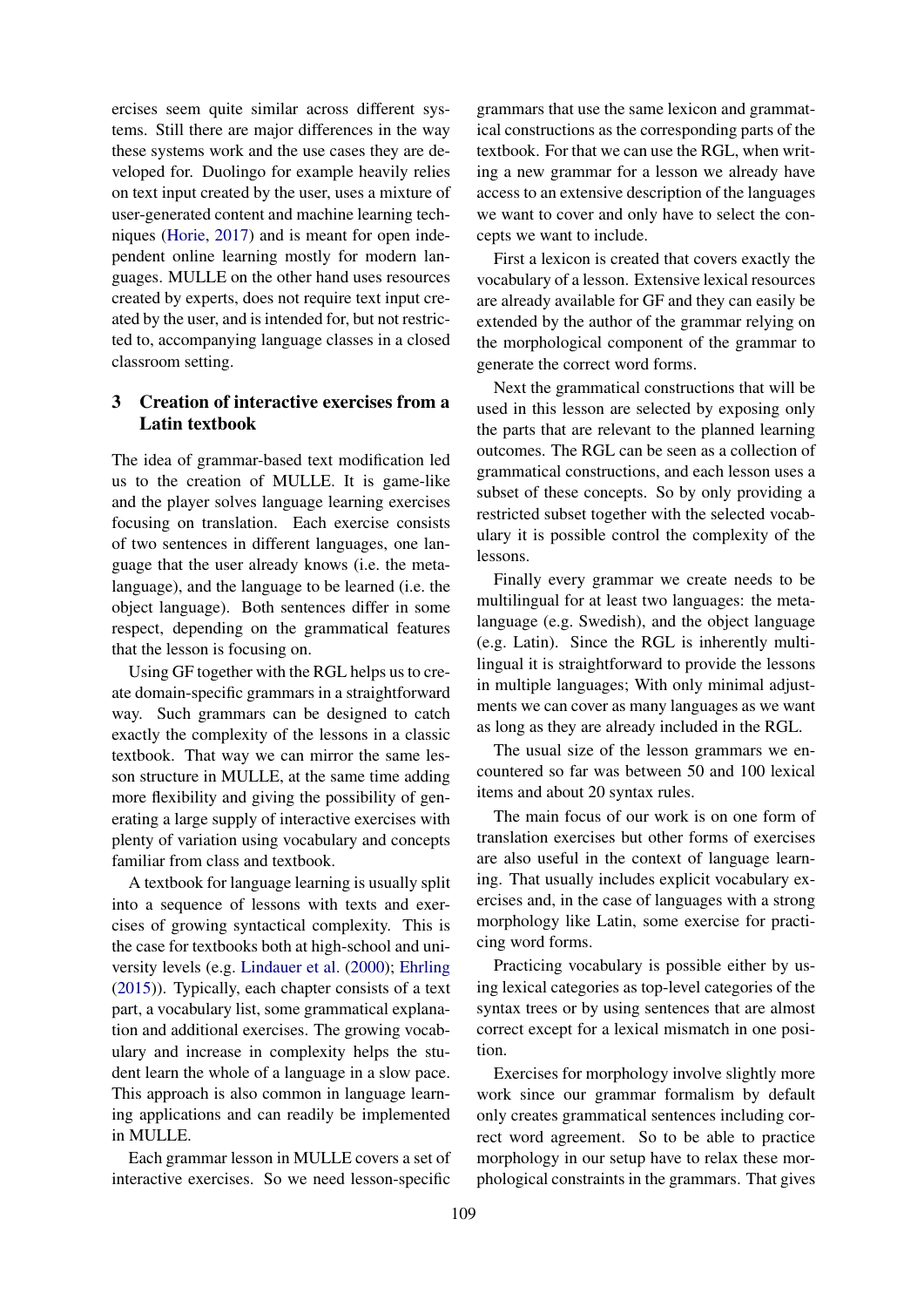<span id="page-2-0"></span>

Figure 1: Screenshot of the exercise view

us a way to create exercises where the user has to both identify wrong morphological forms in a sentence and find the right form to replace them with.

# 4 Implementation

Based on these ideas we have implemented MULLE which can already be used in language classes. In order to be independent of certain kinds of devices and operating systems we provide the whole application as a browser-based online application.

The application is developed independent of the grammars that can be used. That means that the whole system can be set up by providing the application with a set of lesson grammars and a fully usable language learning environment is available.

#### 4.1 User interface

The user interface is kept minimalist, as can be seen in Figure [1,](#page-2-0) and only provides the user with the most essential information, including the current score count, the sample sentence in the metalanguage and the modifiable sentence in the object language that has to be altered to match the sample, and the time elapsed since starting the exercise as well as clicks spent on the exercise.

Colours are an important aspect of the interface because they indicate progress in solving the exercise. The background colours of the words highlight which parts of the two sentences already match up with each other. In the example "kejsaren" is a proper translation of "Caesar" which is shown by highlighting them in the same colour. The same is the case for both occurrences of "Augustus" as well as the pair "vincit" and "erövrar". The meaning of the colours is that phrases in the same colour are are translations of each other. Only one pair of words, "Africam" and "Gallien", is not highlighted, so here some user intervention is needed.

This current design reduces the possible distractions while supporting the learner. Depending

<span id="page-2-1"></span>

Figure 2: Syntax tree including the path through the tree after several clicks on the word "Gallien"

on the target age group a more elaborate graphics design could have a more positive effect on the acceptance of the system.

### 4.2 Gamification

We presented two approaches for gamification in Section [2,](#page-0-4) based on which we selected certain aspects to be included in our application. For our application the following features of GameFlow seem most relevant: *Concentration*, i.e., minimising the distraction from the task, *Challenge* by giving a scoring schema, *Control* by providing an intuitive way to modify the sentence, *Clear goals* by providing a lesson structure, and *Immediate feedback* with the colour schema.

The concept of lessons and exercises is essential for this kind of language learning because it makes the learning progress explicit. The completed lessons are presented to the student together with the scores, so that they can see their own progress on the way to reaching their final goal of learning the language.

By applying methods from GameFlow, we positively influence the motivation while learning a new language. Adding more features of gamification, especially involving social aspects, is a possible extension for the future.

#### 5 User interaction

After logging into the system the user is presented with a list of lessons and the current status, i.e. the number of finished exercises for each lesson and the current score. Some lessons might be disabled because they require previous lessons to be completed first. Now the user can choose one of the enabled lessons to start the exercises.

As soon as a user starts a lesson a set of exercises is selected. These exercises are chosen from a list of exercises in a database. The exercises consist of two syntax trees that different in certain grammatical aspects. Associated with each syntax tree is one sentence, one in the metalanguage and one in the object language. The syntax trees are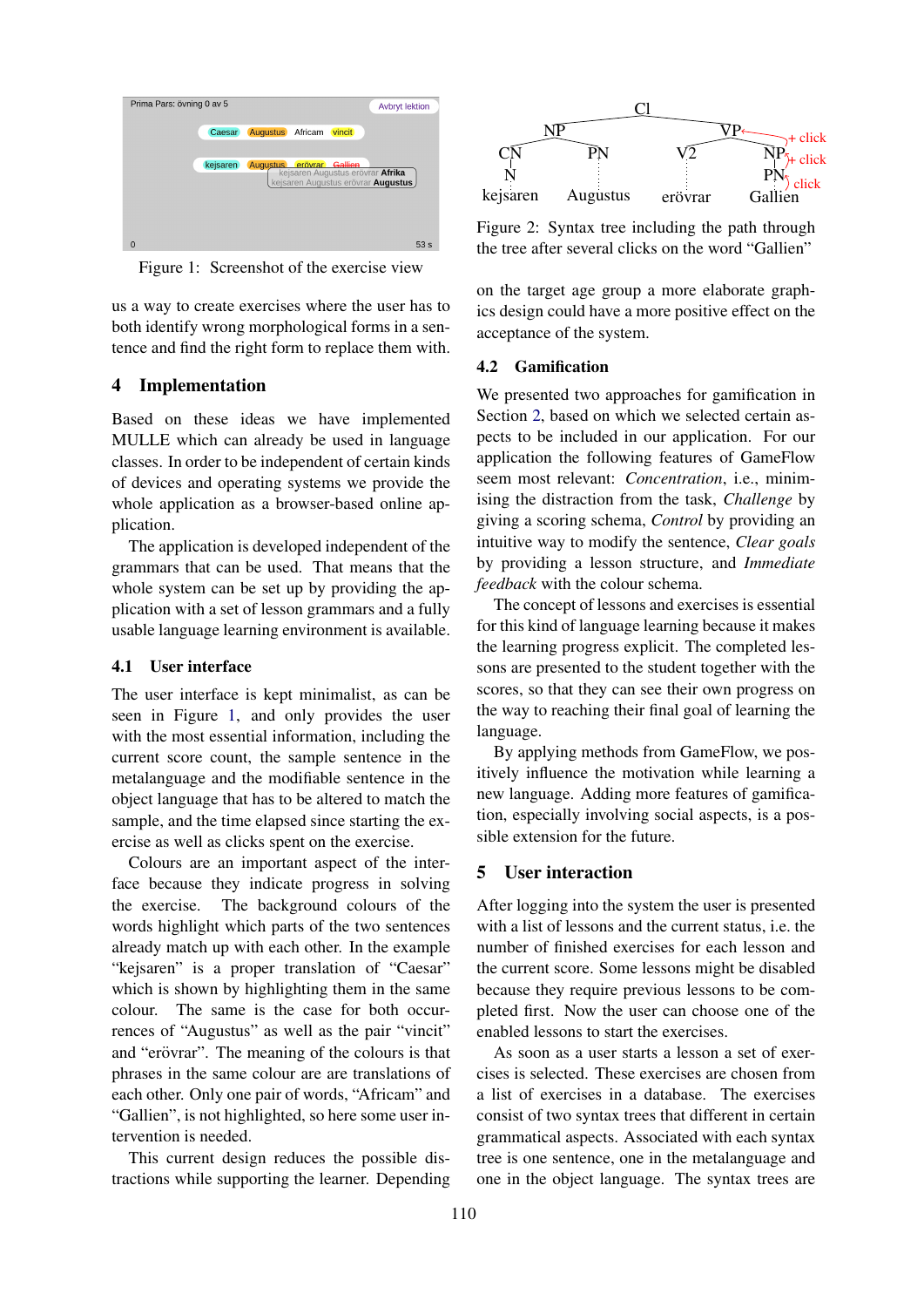hidden from the user and only implicitly influence the user experience.

The exercises are presented in the form shown in Figure [1.](#page-2-0) The background colours of the words show the state of the translation. When the user clicks on one of the words in the bottom sentence, they are presented with a list of potential replacements. This selection is based on where in the tree the word is introduced. In the example the user clicked on the word "Gallien", which is a proper name, so all proper names contained in the grammar are presented. By clicking several times on the same word the focus can be expanded to cover larger phrases, e.g. from proper name to noun phrase, and so on, by traversing upwards through the tree (Figure [2\)](#page-2-1). The menu contains all phrases of the syntactic category selected by clicking on words. That means that suggestions can contain more or less words than currently in focus. So for example if a noun phrase is in focus, both noun phrases with and without adjectives appear in the list. Selecting a longer phrase is the same as inserting words in the sentence and selecting shorter phrases corresponds to deleting words from the phrase.

With these operations, i.e. substitution, insertion, and deletion, the user can modify the sentence to finish their task. When the two sentences are proper translation of each other, i.e. the two syntax trees are similar, the user is congratulated on the success and presented the final score.

Lessons can be interrupted and resumed at any time as well as repeated to improve the score.

## <span id="page-3-0"></span>6 Evaluation

For the evaluation of our approach we have designed an experiment setup. The full setup includes a basic placement test in the beginning that is repeated at the end of the test period to provide information about the learning outcome. The placement test consists of a fixed set of exercises from all lessons that will be covered during the experiment period. Both error rate and completion time are measured. A questionnaire controls for factors like learner background, previous knowledge, etc. It also gives insight into the learner motivation in the beginning so it can be repeated in the end to see any development in this relevant aspect. Then over the span of the experiment the students can use the software independently online. The lessons are kept in sync with

the syllabus of the course that is accompanied by the experiment. In the end the collected data consists of changes in learning outcome and learner motivation as well as activity of the student in the system.

In a pilot experiment we tried aspects of this experimental evaluation. The results were not yet statistical significant because the course size was very small and the dropout rate was high. From the initial 10 Students only 4 finished the course so we only received complete feedback from two students out of initially 6 participants. Anyways, the general interest, both by teachers and students, in this kind of application is strong.

A larger scale follow-up experiment will focus on the change in the learner attitude, which is relevant for showing that our tool is suited for tackling potential anxiety in learners, a problem Latin teachers have pointed out [\(Dimitrijevic,](#page-4-16) [2017\)](#page-4-16). With more participants different kinds of control and test conditions can be introduced.

### 7 Discussion

One challenge with the user interface is the semantics of clicks, especially concerning word insertion. Clicking on a gap between two words to insert words seems more intuitive than clicking on a word. But where to click might also depend on the languages involved.

Another important question for the current application is the influence of the grammar design both on the learning experience and the learning outcome. It is possible to vary the design of the grammar to change the behaviour of our system.

Related is the role of semantics in the lesson grammars. The lessons and exercises are meant for learning the syntax of a language but nonsensical semantics can be an obstacle for the learning process. For example the famous sentence "Colorless green ideas sleep furiously" [\(Chomsky,](#page-4-17) [1957,](#page-4-17) p. 15) is considered grammatical but would probably distract the learner.

#### 8 Future work

This project is work in progress and we plan to extend the system in several ways. First, we will repeat the experiment from Section [6](#page-3-0) on a larger scale. Furthermore we plan to extend our implementation to become more feature-rich with a special focus on investigating the points addressed in the discussion section. Finally we want to con